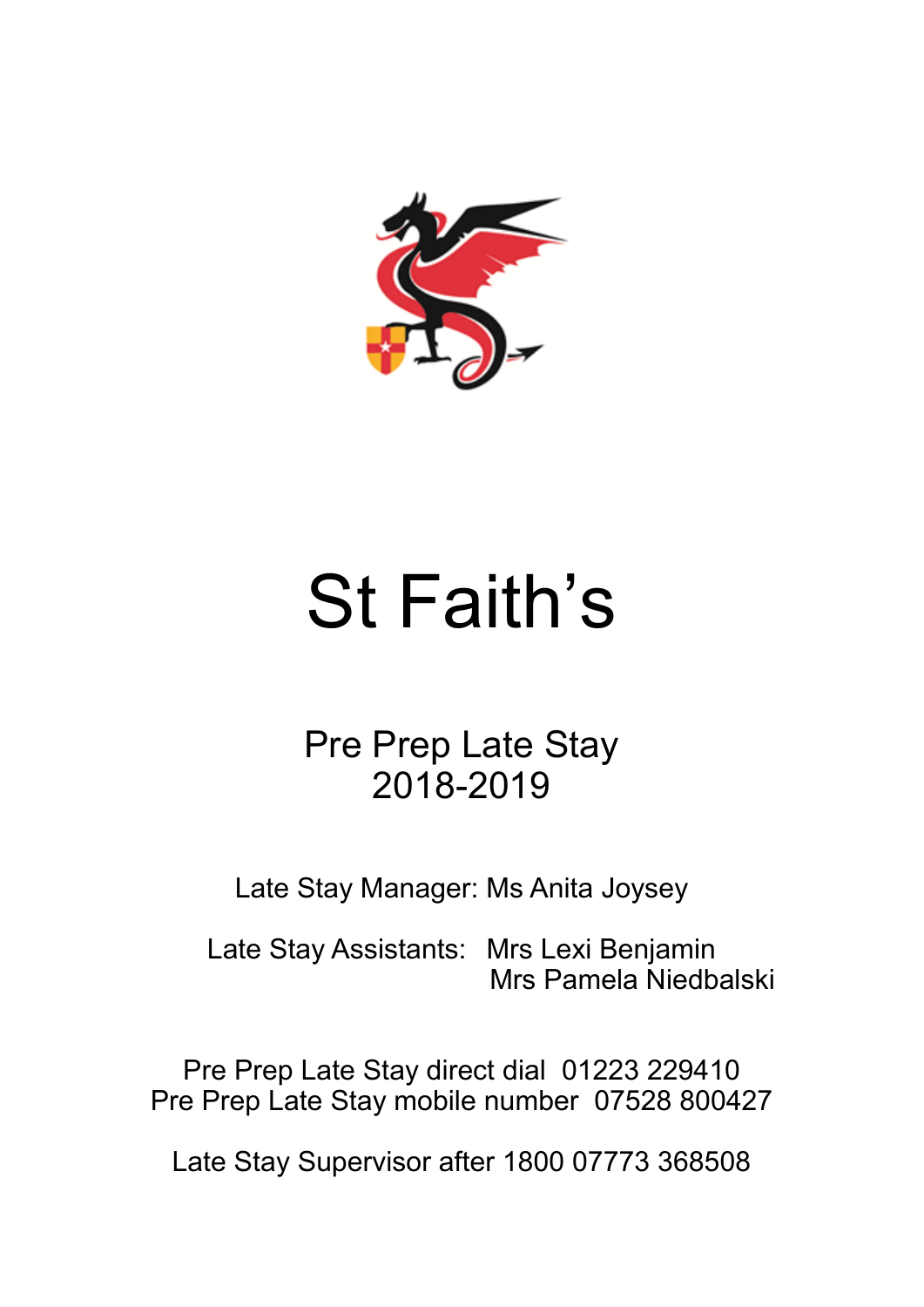#### **BOOKING IN**

We ask that bookings are made at least a day before the Late Stay is required to ensure there are sufficient staff on duty. Bookings should be made via the school's VLE using your parent login details or by completing a form in School House.



- Bookings cannot normally be made after 1200 on the day.
- Bookings will not normally be possible by telephoning the School Office.

#### **CANCELLING THE BOOKING**

It is important that you telephone the School Office if you wish to cancel a booking. You will be liable for a charge of £5.00 if staffing is provided to include your child in the Late Stay programme and then he or she does not attend.

#### **COLLECTION**

Late Stay for the Pre Prep takes place in Room 37 behind the Southfield building.



The adult collecting children from Late Stay is asked to identify themselves to the staff. A member of staff will sign out the child/ren prior to them being allowed to leave. Children may be released to people other than their parent or carer only if the school have been previously notified of the adult's name. Should an unidentified adult arrive to collect a child, parents will be contacted by phone prior to the release

of the child. Changes to collection arrangements may be notified by the completion of a pink message slip or adding a note to your booking on the VLE. If you think you will be later than the collection time you have booked please phone to advise us.

The gates to Southfield drive are open from 1630 to 1800 for parents collecting children from Late Stay. Please park in front of Southfield. Our drives must be kept clear for emergency vehicle access.